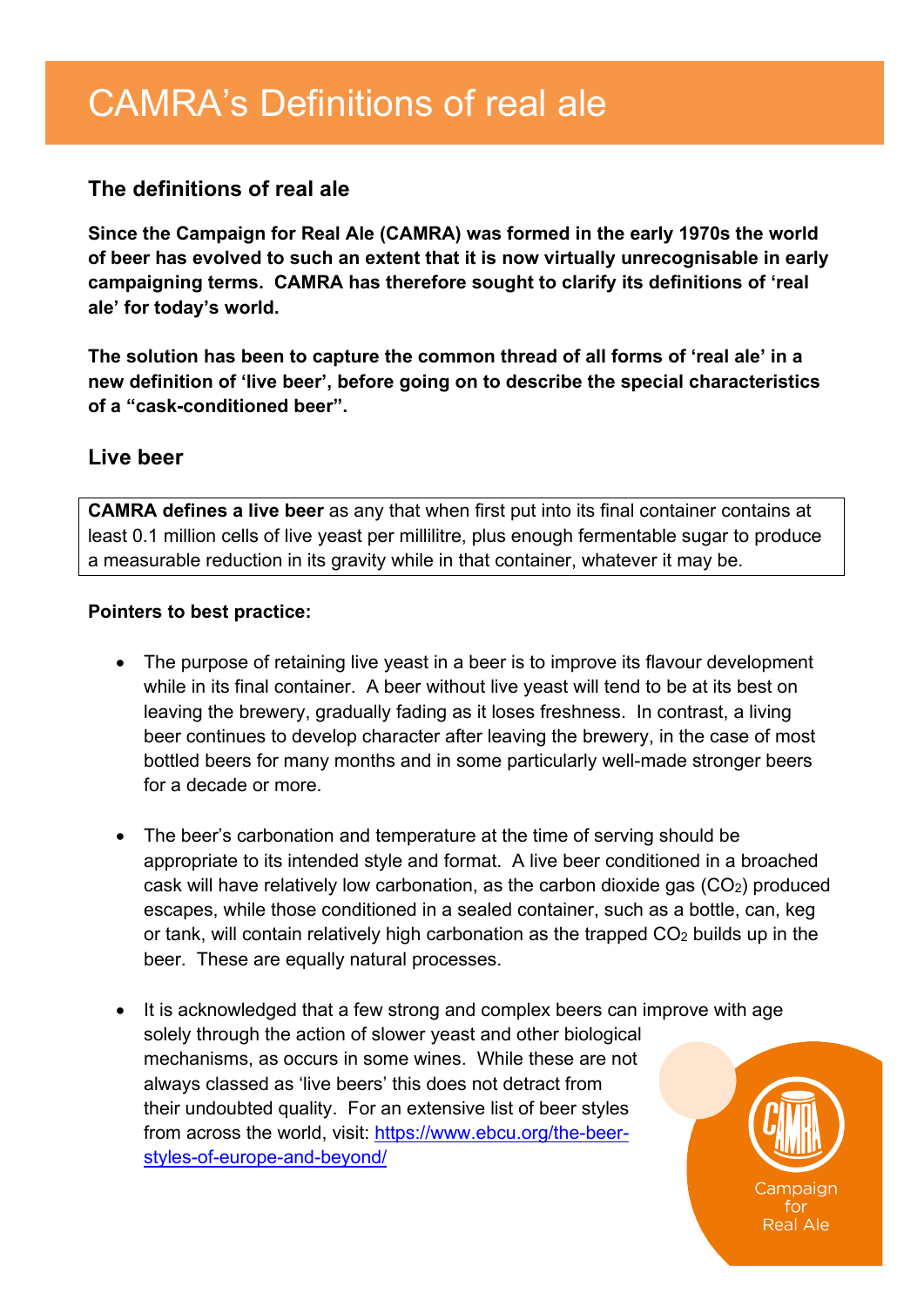## **Cask-conditioned beer**

**CAMRA defines a cask-conditioned beer** as a live beer that continues to mature and condition in its cask, any excess of carbon dioxide being vented such that it is served at atmospheric pressure.

#### **Pointers to best practice:**

- The aim of cask-conditioning is to complete a beer's maturation in the cask from which it is served, and to allow control of its carbonation level by venting. Leaving the beer to settle and develop for up to ten days before serving will round out its character and add a variety of subtly appealing flavours.
- Cask-conditioning is a long-standing feature of many British beers, including pale ales, mild ales, bitters, IPAs, porters and stouts. For technical reasons it is unlikely to improve the character of beers that are intentionally soured, or which have been extensively brewery-conditioned, such as authentically cold-conditioned lagers, or those aged for many months in wood.
- The best cask beers will be mashed mostly from malted barley, though adding a proportion of alternative grains, such as unmalted barley, wheat and others, to create different flavour characteristics is also acceptable. The use of simpler sugars or starches in the mash should be minimal and ideally zero.
- The hops used in the boil should be whole, compressed or pelletised  $(*1)$ . Hop extracts or oil should be used only for fine balancing. By tradition the hop recipes in British cask beers are blends of different varieties, though a single hop recipe is also acceptable. Highly aromatic hops may lose some character in a broached cask. Dry-hopping, which is to say the introduction of fresh hops to the cask or fermenting vessel, is common and acceptable.
- Most cask beers in best condition will "drop bright" and be served clear due to the addition of "finings" – a fine protein film often derived from fish or egg protein – to the cask. Some modern cask beers are "unfined", mirroring older practice, often leaving the beer cloudy and less immediately appealing to the eye. While there are flavour differences between hazy and clear beers, each is equally authentic.
- The optimum level of carbon dioxide  $(CO<sub>2</sub>)$ , or 'condition', in an authentic cask beer is around 2 grams per litre, making